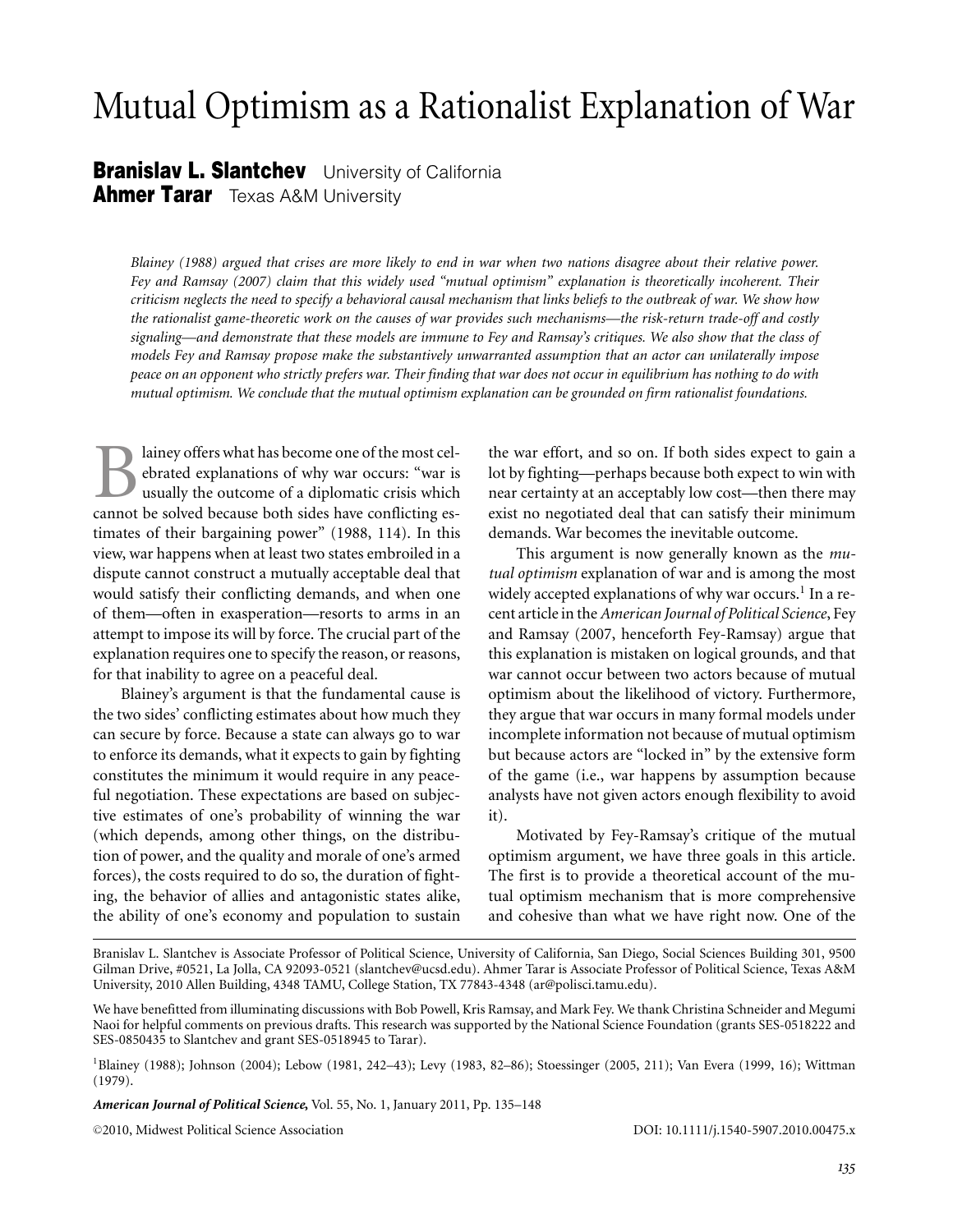problems with Fey-Ramsay's analysis is that it is based on the informal version of the mutual optimism argument, which largely ignores the actual causal mechanisms through which mutual optimism might cause war. We show that the game-theoretic work on rationalist causes of war provides coherent accounts of that mechanism. Although these analyses generally call it "war due to incomplete information" rather than "war due to mutual optimism," they can naturally capture the mutual optimism explanation. Thus, our main contribution in this article is to point out rationalist mechanisms that implement the causal behavioral link between mutually optimistic beliefs and war. In our view, the game-theoretic work has advanced considerably beyond the underspecified informal treatments that Fey-Ramsay rely on but that are silent as to how precisely mutual optimism actually causes fighting to begin.

Fey-Ramsay make a number of arguments for why standard models of crisis bargaining cannot capture the mutual optimism idea, which is why they introduce a new class of models that they claim to be better suited for the purpose. They then show that war cannot occur in this class of models, which in turn leads them to conclude that the mutual optimism argument is incoherent. Our second goal in this article is to demonstrate that, contrary to their arguments, the standard models are immune to all of the ills that allegedly make them unsuitable for examination of the mutual optimism explanation. This obviates the need for Fey-Ramsay's class of models and also helps us elucidate the causal mechanisms that can implement the explanation in a rationalist framework.

Finally, we show that the class of models introduced by Fey-Ramsay cannot be used to study crisis bargaining. The fundamental feature of models in this class is that an actor can unilaterally impose peace terms on an opponent who strictly prefers war to those terms. We demonstrate how Fey-Ramsay's finding that war cannot occur in their class of models arises precisely from this substantively unappealing and distorting structural feature, and as such has nothing to do with mutual optimism. Thus, their results cannot be used to evaluate the coherence of the mutual optimism explanation even if one chooses not to adopt our rationalist specification of its mechanism.

We conclude that the standard game-theoretic models of crisis bargaining provide a behavioral causal connection between mutual optimism and war, and as such offer several coherent mechanisms that can implement the original insight. We do not claim that these rationalist mechanisms are the only ways in which optimistic beliefs might cause war, but they are certainly sufficient to prove that the mutual optimism explanation can be grounded on firm theoretical foundations.

# **The Mutual Optimism Mechanism: A Synthesis**

How does mutual optimism (MO) lead to war? Perhaps surprisingly, we do not have a clear and widely accepted definition of the MO mechanism even though references to it abound (see footnote 1). To begin with, one must distinguish between its rationalist and nonrationalist specifications. Most of the nonformal literature going back to Blainey (1988) is actually in the nonrationalist vein, as Fearon (1995, 391–93) points out, and it is essentially silent about the process through which mutual optimism leads to war; all it says is that optimism results in inflated expectations about fighting relative to peace, which makes actors unwilling to settle on terms their opponents are willing to offer. These inflated expectations might be due to psychological biases, nationalist fervor, bounded rationality, evolutionary adaptation, or private information about capabilities or resolve, among others.Whatever the source of optimism, the mutual unwillingness to offer better terms somehow causes negotiations to break down in war.

Observe that mutual optimism is only a starting point: it shows why the actors might be unwilling to offer each other war-avoiding peace terms. It does not tell us *how* this leads to war. This might not be a problem for a nonrationalist account: if an actor believes himself militarily superior to his opponent and thinks she is incapable of seeing the evident truth of that estimate, nothing she does would alter his conviction. He will even be quite willing to fight in order to teach her a lesson (presumably the outcome of the war would cause a revision of beliefs). If she is likewise optimistic, his willingness to fight will similarly signify nothing: she will be just as eager to fight to teach him a lesson.

Whatever the merits of such an account, one cannot maintain a fully rationalist explanation based on MO without specifying precisely *how* MO causes war in a world in which actors behave rationally, and this fact is common knowledge (Fearon 1995). The formal literature that has emerged over the past two decades has provided us with coherent accounts whose fundamental insight is that *MO causes actors to engage in behavior that ends in war even in environments where settlements exist that would make both better off and where they would be able to locate such settlements if they had better information.* It is not that MO simply makes actors *prefer* war to peace. Instead, when optimism makes actors unwilling to agree to the terms their optimistic opponents arewilling to offer, it is the attempt to *overcome* this problem that sometimes results in war. In other words, MO leads to war not as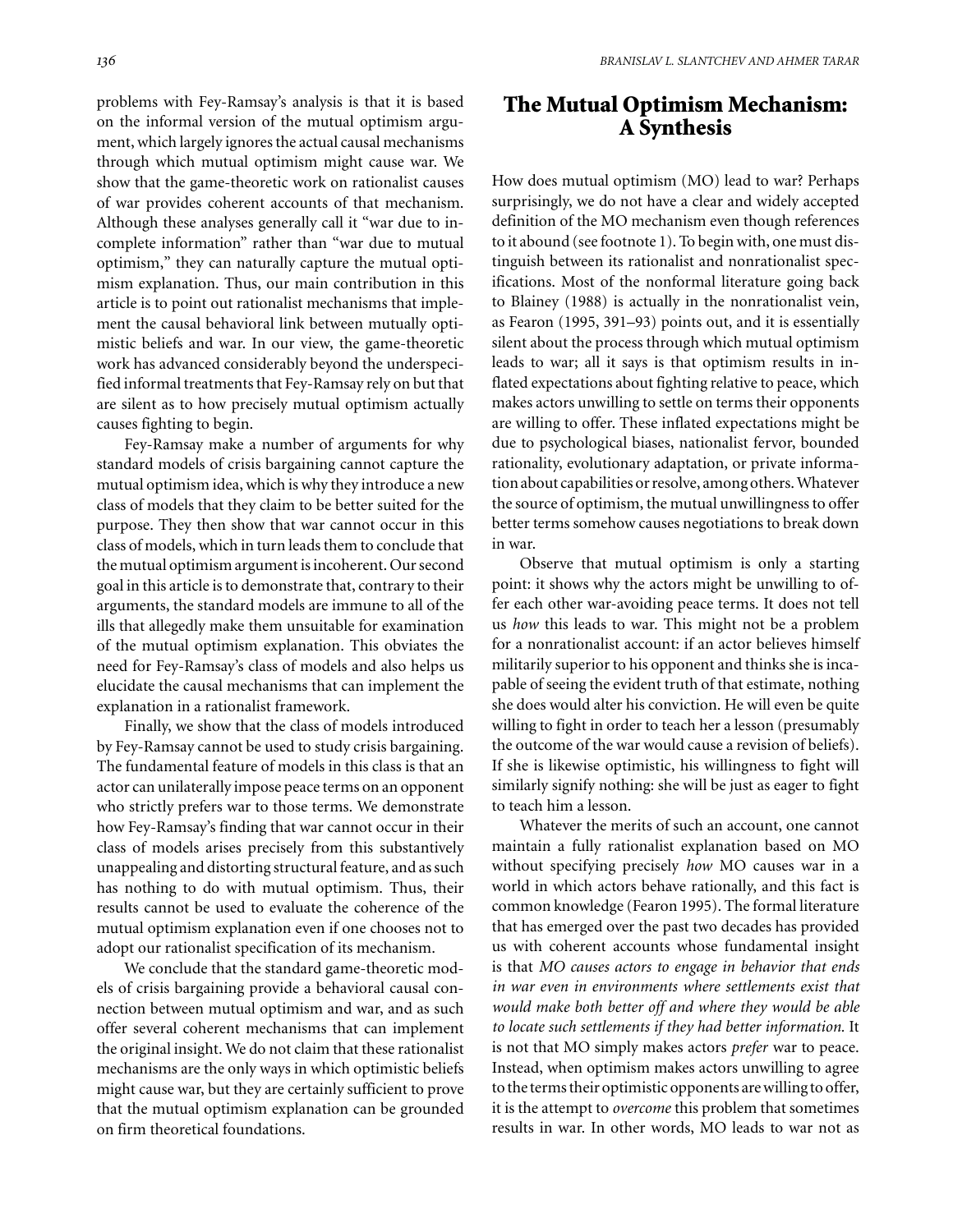a direct consequence of preferences but as a result of strategic behavior by the optimistic actors.

What are these war-causing behaviors? Costly signaling (actions that deliberately risk war to reveal the credibility of one's war expectations) and the risk-return trade-off (action that runs a higher risk of war in order to obtain better terms of peace) are two specific forms that the mechanism can take. We now present a very simple model of crisis bargaining to illustrate precisely how MO can lead to war.

#### **The Standard Model**

We begin by describing the standard setup for the inefficiency puzzle of war (Fearon 1995). Two risk-neutral states, *S* (henceforth "she") and *D* (henceforth "he"), dispute the distribution of an infinitely divisible good whose size is normalized to 1. They can either agree to divide it peacefully or fight over it. War is a winner-take-all costly lottery: *D* wins with probability  $p \in (0, 1)$ , *S* wins with probability  $1 - p$ , and both suffer costs,  $c_S$ ,  $c_D > 0$ . The expected payoffs from war are  $p - c_D$  for *D* and  $1 - p - c_s$  for *S*. Since they sum up to less than the total size of the benefit, there always exists a range of settlements,  $B = [p - c_D, p + c_S]$ , that both sides prefer to war. A fully rationalist account must explain why the two sides fail to reach an agreement when the existence of this range is common knowledge.

Consider now a simple variant of the ubiquitous ultimatum crisis bargaining model (henceforth, "standard model"). There is some status quo division of the good  $(d, 1 - d)$ , where  $d \in [0, 1]$  is *D*'s share and  $1 - d$  is *S*'s share. A state is "satisfied" with the status quo if its payoff from living peacefully at that distribution is at least as high as its expected payoff from war; otherwise it is "dissatisfied." If *d* ∈ *B*, both players are satisfied; if *d* < *p* −  $c_D$ , then *D* is dissatisfied but *S* is satisfied, and if  $d > p + c_s$ , then *D* is satisfied but *S* is dissatisfied. If both are satisfied, there is no crisis, there will be no revision of the status quo, and no war. These assumptions imply that at most one player can be dissatisfied (Powell 1999). Suppose, without loss of generality, that *D* is dissatisfied. Then there is a crisis in which war cannot be avoided unless the status quo is revised in *D*'s favor.

The sequence of moves is as follows: *S* makes a takeit-or-leave-it (TILI) offer  $(y, 1 - y)$ , where  $y \in [0, 1]$  is *D*'s proposed share and  $1 - y$  is *S*'s proposed share. If *D* accepts this offer, the status quo is revised accordingly and the game ends peacefully with players getting the payoffs from this new distribution. If *D* rejects this offer, the game ends in war.

With complete information, this model has a unique subgame-perfect equilibrium (SPE), in which *D* accepts any  $y \ge p - c_D$ , and *S* offers exactly  $y^* = p - c_D$ . The game ends peacefully with the status quo revised in *D*'s favor. The fundamental point is that war will not occur under complete information; *states manage to avoid war because they agree to revise the status quo on mutually acceptable terms.*

To examine the mutual optimism explanation, consider an incomplete-information version of the model. To keep things as simple as possible for a crisp illustration of the results, we consider the two-type case with one-sided asymmetric information about military capabilities.<sup>2</sup> Assume that *D* can be strong, so his probability of winning the war is  $p_h \in (0, 1)$ , or weak, so his probability of winning is  $p_w \in (0, 1)$  such that  $p_w < p_h$ . *D* knows his own type but *S* is uncertain: she believes that he is strong with probability *q* and weak with probability  $1 - q$ . When she makes her offer, *S* is unsure whether rejection would lead to a war with a strong opponent or a weak one. The solution concept is perfect-Bayesian equilibrium (PBE). The following proposition describes the well-known result. The proof is straightforward and is omitted.

**Proposition 1.** *In all PBE, D accepts any*  $y \ge y_h = p_h - p$  $c_D$  *if strong, any*  $y \ge y_w = p_w - c_D$  *if weak, and rejects any other offer. The offer S makes depends on the critical belief threshold, k* =  $\frac{p_h - p_w}{p_h - p_w + c_p + c_s}$  ∈ (0, 1), *as follows:* 

- *(i)* if  $q > k$ , then S offers  $y_h$ , which D always accepts;
- *(ii) if*  $q \leq k$ *, then S offers*  $y_w$ *, which D accepts if weak but rejects if strong*. 3

*War occurs when*  $q \leq k$  *and D happens to be strong.* 

This, of course, is the risk-return trade-off result, which is among the most widely accepted rationalist explanations for war (Powell 1999). The only way to avoid war in this setting is to offer *D* at least his expected payoff from war. *S* can always do this by offering peace terms that the opponent will accept if he is strong: they are so generous that he would certainly accept them if he happens to be weak. Even though *S* can always secure peace, doing so is not always optimal because such generous peace terms represent unnecessary concessions if *D* is weak. On the other hand, failing to offer them carries a risk of war if *D*

<sup>2</sup>Fearon (1995) considers uncertainty about the costs of fighting rather than relative military capabilities. We chose the latter because it is closer in spirit to the mutual optimism idea as originally proposed by Blainey (1988).

<sup>&</sup>lt;sup>3</sup>Technically, if  $q = k$ , *S* is indifferent between making the large and small offers, and could choose either one or mix. This is a knife-edge condition and is uninteresting.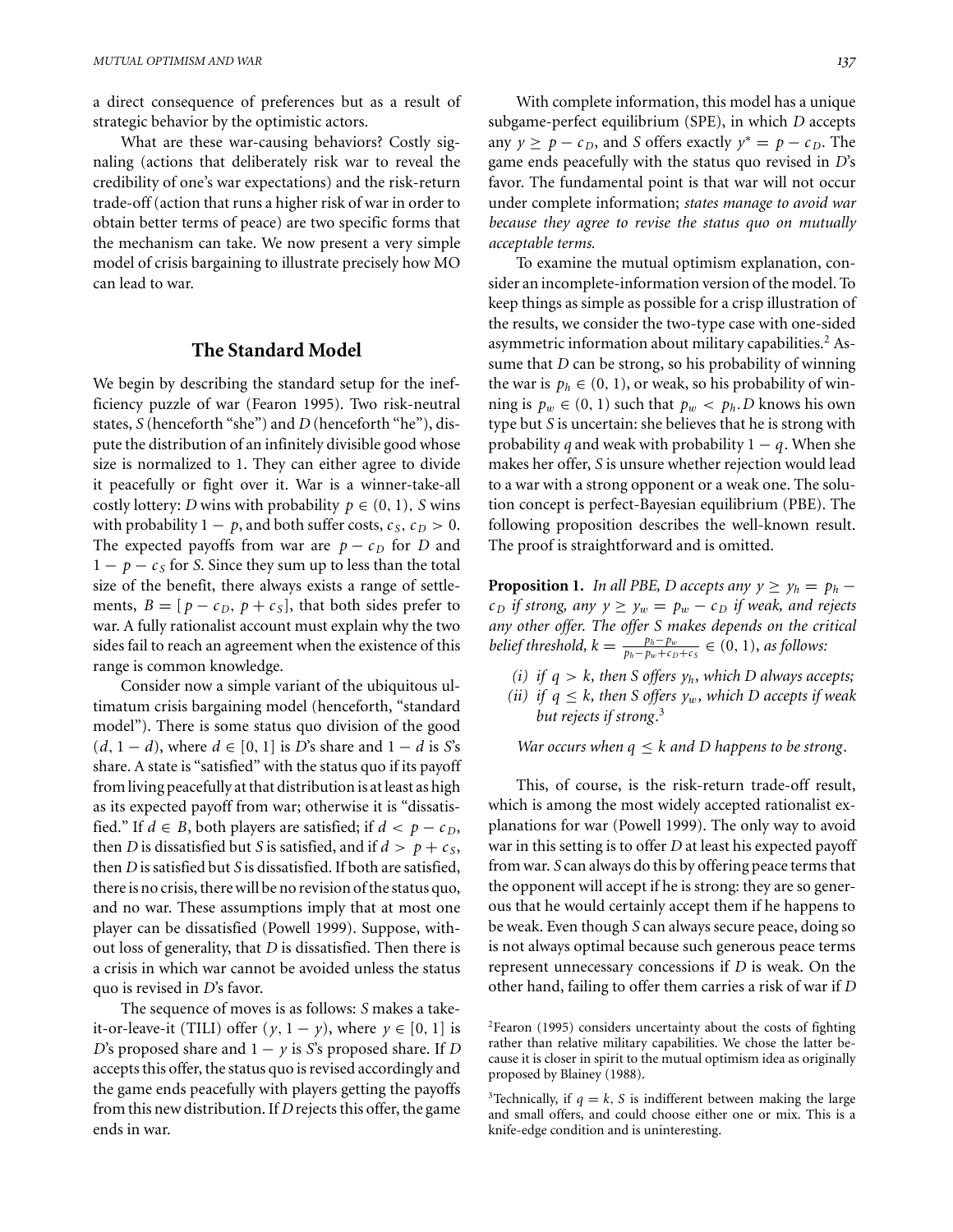is strong. *S* can resolve this dilemma by balancing the risk of having her offer rejected against the gain of obtaining better settlement terms if it is accepted. Because war is costly, this trade-off is only optimal if the risk is not too high; that is, if she believes that there is a good chance her opponent is weak.

In this and related models, the finding that war can occur under incomplete information but not under complete information is generally referred to as "war due to incomplete information" rather than "war due to mutual optimism." However, we now offer a natural definition of optimism in this standard model and show that war occurs if, and only if, there is mutual optimism. Thus, a very standard model establishes the coherence of the MO explanation for war. We then rebut every one of Fey-Ramsay's arguments that these models are incapable of capturing that explanation.

#### **Conceptualizing Optimism in the Standard Model**

Let us define optimism in the simple ultimatum crisis bargaining game that we have been considering. Consider the uninformed state, *S*, first. She can be said to be optimistic about her military prospects when she is sufficiently confident that she faces a weak opponent (when *q* < *k*). On the other hand, she can be said to be pessimistic when she is sufficiently confident that she faces a strong one. This is so because in our specification of the standard model, a war against a strong opponent ends in victory with a lower probability than a war against a weak opponent. If this were a model of two-sided incomplete information, *D*'s optimism would be defined analogously. Because we assumed that he knows the actual military balance, the definition here boils down to the actual state of that balance. He can be said to be optimistic when he is the strong type (because his probability of winning is high), and pessimistic when he is the weak type (because that probability is low).

Table 1 shows the conditions for optimism under which war occurs in the standard model (this is just a tabular form of Proposition 1). When *S* is pessimistic, she make the generous offer  $y_h$  that *D* accepts regardless of type. Similarly, when *D* is pessimistic, he accepts any offer that *S* makes in equilibrium (because the worst terms she ever offers match his expected war payoff). Hence, with unilateral optimism, war cannot occur: *mutual optimism is a necessary condition for war in the standard model*. If, on the other hand, both players are optimistic, *S* makes the lowball offer  $y_w$  and *D* rejects it (because it is worse than his expected war payoff). Hence, with mutual optimism, war always occurs: *mutual optimism is a sufficient*

|               | pessimistic<br>(weak, $p_w$ ) | D optimistic<br>(strong, $p_h$ ) |
|---------------|-------------------------------|----------------------------------|
| S pessimistic | peace                         | peace                            |
| (q > k)       | (S offers $y_h$ ,             | (S offers $y_h$ ,                |
|               | $D$ accepts)                  | $D$ accepts)                     |
| S optimistic  | peace                         | war                              |
| $(q \leq k)$  | (S offers $y_w$ ,             | (S offers $y_w$ ,                |
|               | $D$ accepts)                  | $D$ rejects)                     |

**TABLE 1 Optimism and War in the Standard**

**Model**

*condition for war in the standard model*. To summarize, in the standard model, *war occurs if, and only if, there is mutual optimism*. This provides a mechanism through which mutual optimism can lead to war and establishes the coherence of that explanation.

# **Why the Standard Model Is Appropriate**

Fey-Ramsay make a number of arguments for why existing models of crisis bargaining (including the standard model that we have been analyzing, but more complicated variants as well) cannot appropriately examine the mutual optimism explanation for war. We can parcel them into five claims: (1) war is a unilateral act in the standard model and does not require the agreement of both players to occur; (2) because one player can start a war without the consent of the other, MO is irrelevant to its occurrence (it is enough that only one side is optimistic); (3) the risk-return trade-off is an alternative explanation for war, which should be considered separately from MO; (4) when war does occur, players are not optimistic in the instant before war begins; and (5) players would want to avoid war on the "eve of war" but are prevented from doing so by arbitrary restrictions on the game-tree. These arguments are rather persuasive at first glance, and hence we rebut each one in some detail. In doing so, we also elucidate the rationalist mechanism of the mutual optimism explanation.

#### **War** *Is* **a Mutual Act**

Fey-Ramsay argue that if war is a unilateral act—meaning that an actor can impose that outcome on the opponent then "the concept of war by mutual optimism loses meaning" (745). We agree: for MO to provide an explanation for war, it should be the case that war occurs when optimistic actors make choices that only *collectively* lead to bargaining failure. For instance, if one side has a very high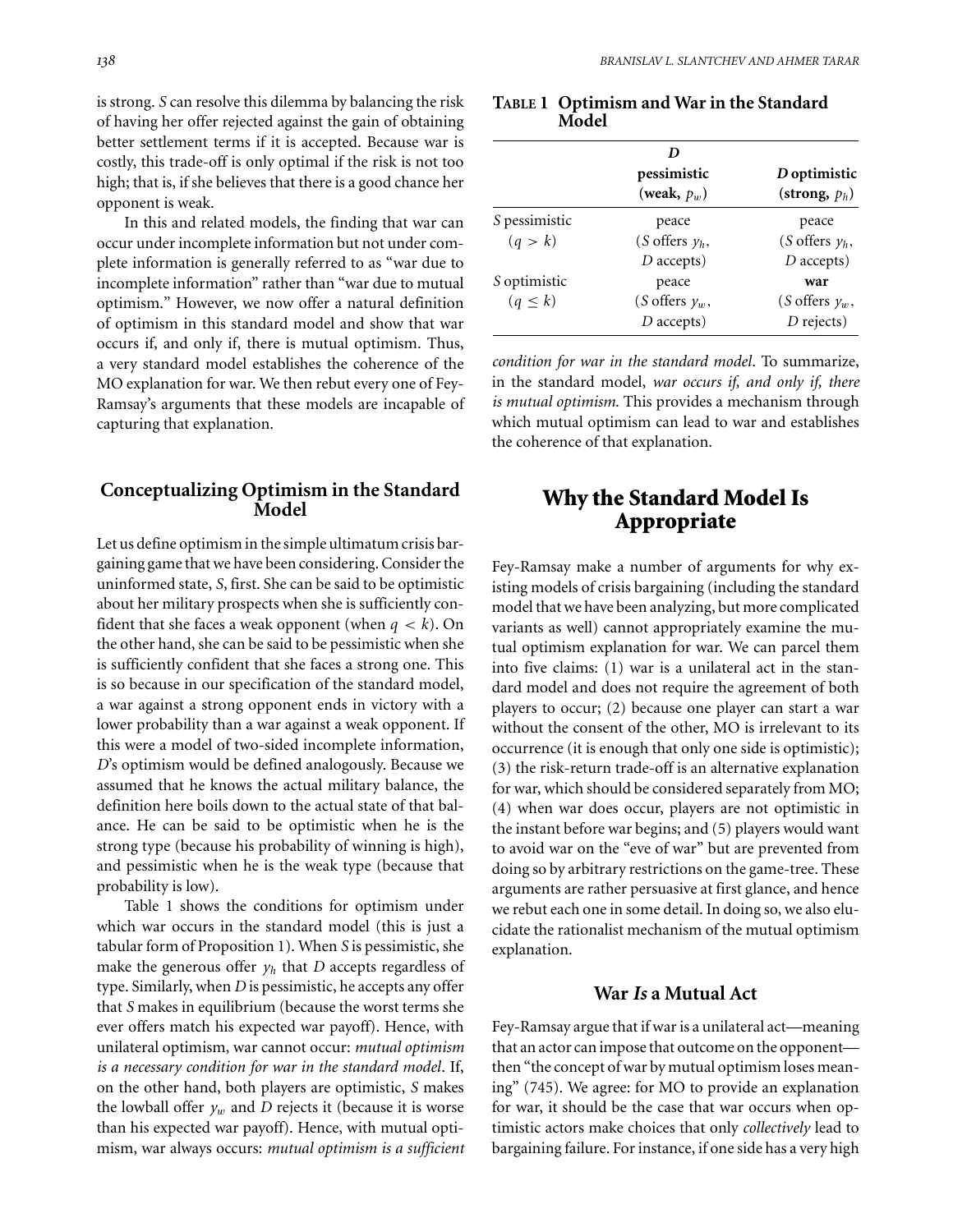expected payoff from war but the other was not allowed to make any concessions, war would occur but it would not be caused by MO. The problem with Fey-Ramsay's argument is that, contrary to their claim, war is *not* unilateral in the standard model.

How do Fey-Ramsay propose to capture the idea of war as a mutual act? They require that each side has an action ("negotiate") that guarantees the peace outcome regardless of the action of the other player.<sup>4</sup> It might appear that in the standard model, *D* unilaterally causes war because it is his rejection that starts it. Since *S* has no way to "stand firm," her consent appears unnecessary for war to occur.

However, observe that in the standard model, *D* certainly has a strategy that guarantees peace regardless of what *S* does: accept any offer. Moreover, *S also* has a strategy that guarantees peace, at least for anything that *D* might rationally do: offer some  $y > y_h$ . It is true that this is slightly weaker than Fey-Ramsay's requirement because it does not guarantee peace for *any* strategy of *D* (e.g., a strategy of rejecting all offers). However, it does guarantee peace for any strategy that *D* would rationally play: accept offers that are greater than his expected war payoff. These are the only strategies that *D* would ever play in equilibrium, and since Fey-Ramsay maintain the rationality assumption, our definition is very close to theirs.

Note further that in the endogenous peace-terms setting of the standard model (and unlike the Fey-Ramsay setup where these terms are specified exogenously), the satisfied state will never *choose* war. As Proposition 1 shows, it is always better to make an offer that would satisfy at least the weak opponent because doing so buys some positive probability of peace at terms that are strictly better than war. However, because that state also has the option to make the large peace-guaranteeing offer, the choice to make the limited one that carries a risk of war can naturally be interpreted as that state "standing firm."

This means that war is a mutual act in the standard model: it can occur *only* if *S chooses* to make a limited offer (which she certainly knows carries a positive risk of being rejected), and if *D chooses* to reject it. That is, war occurs only when both actors choose to forsake the strategies that guarantee a peaceful outcome. It takes two to make war here.

Finally, as we explain in some detail in the last part of the article where we consider Fey-Ramsay's model, the definition of mutuality they require is exceedingly demanding, for it implies an ability to impose peace terms on an actor whose expected payoff from war is higher.

## **Mutual Optimism** *Is* **Relevant for the Occurrence of War**

Fey-Ramsay further argue that "if the correct model of war is one in which any single country can start a war, the presence of mutual optimism is irrelevant and, therefore, not a coherent rationalist explanation of war" (751). However, as we demonstrate in Proposition 1 and Table 1, war occurs in the standard model *if, and only if, mutual optimism is present*, and hence the presence of mutual optimism is not just relevant, it in fact entirely determines the occurrence or nonoccurrence of war.<sup>5</sup>

## **The Risk-Return Trade-Off Is Not an** *Alternative* **to Mutual Optimism**

We have identified the risk-return trade-off as one means through which mutual optimism can result in war. Fey-Ramsay state that there might be other "viable rationalist explanations" for war, such as "incomplete information mechanisms that are not associated with mutual optimism" (752). The only other such mechanism they cite is the risk-return trade-off, and they are very explicit that they consider it an alternative to mutual optimism (750). (In fact, they reject the risk-return trade-off itself as dependent on arbitrary restrictions in the extensive form, a claim we deal with in the next section.)

It is not entirely clear to us what position Fey-Ramsay wish to take. As far as we have been able to discern, their argument is basically about private information and how it can directly cause war (e.g., when they write that "in this setting, the root cause of war is the inconsistent expectations that arise because of private information" and that they are "working with the definition of mutual optimism as war due to inconsistent beliefs," 738).

But this is puzzling. *Mutual optimism* is just a set of conditions that describe beliefs: both sides having high expectations about war (which might be due to private information about capabilities but which also might be due to a host of other factors, as we noted above). The mutual optimism *explanation* must show how these expectations cause war; it has to specify the reasons these expectations cannot be reconciled without fighting. In particular, since peace requires that both sides agree to its terms, the mechanism must explain why actors persist in their unwillingness to offer terms that the opponent demands in order to preserve the peace. Our puzzlement stems from

<sup>4</sup>Fey-Ramsay sometimes refer to this assumption as the requirement that both sides have to choose to "stand firm" for war to occur. As they note, this boils down to the same thing (739, 745).

<sup>5</sup>This also contradicts Fey-Ramsay's claim that their results "apply to any game where peace prevails in the absence of mutual optimism" (740). In the standard model, peace does indeed prevail in the absence of mutual optimism and yet their "no-war" theorem does not hold.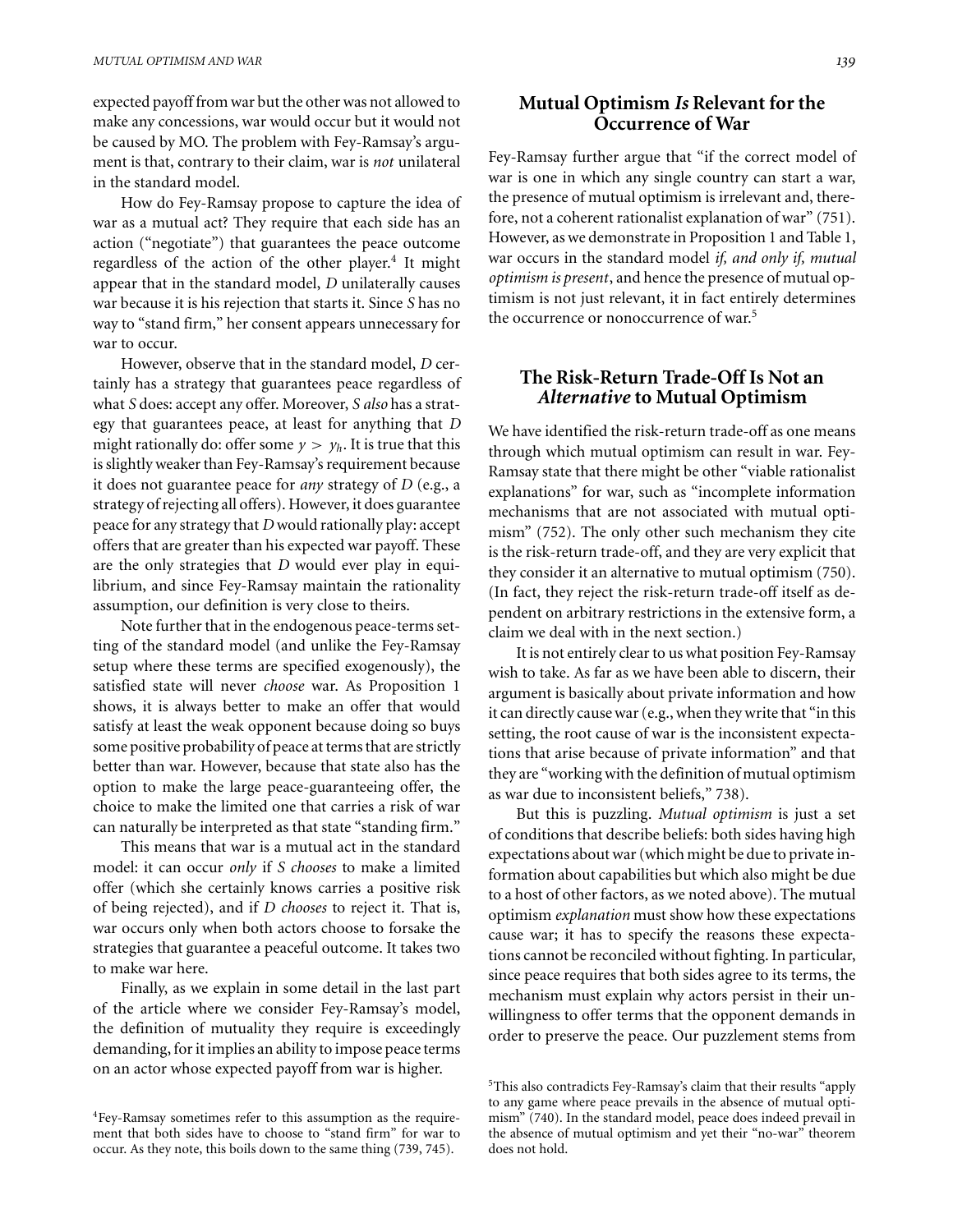Fey-Ramsay's attempt to critique the *explanation* while simultaneously omitting the mechanism through which it operates.

The nonrationalist literature has skirted this requirement by arguing that actors would not reduce their optimism even in the face of abundant evidence that contradicts it simply because they are not rational. This venue is not open to us, but neither is it to Fey-Ramsay, who are also interested in a rationalist specification of the MO mechanism.

In contrast to Fey-Ramsay, we have provided such a mechanism: the risk-return trade-off. We have argued that this is not an *alternative* to the MO explanation; it is one mechanism through which MO can cause war. High expectations about war (because she believes *D* is likely weak) cause *S* to forsake the strategy that guarantees peace and to make a limited offer, which she is fully aware carries a risk of war, to *D*. High expectations about war cause *D* to reject this offer even though he is fully aware that doing so will result in war. Thus, when MO is present, the actors engage in specific behaviors and their interaction ends in war.

There are other means through which MO can cause war. For instance, when actors believe their opponent has unreasonably high expectations about war, they might attempt to lower them, which usually entails taking actions that run a risk of war (Schelling 1966). As is well known, when both sides are very optimistic, they can end up taking actions that commit them to war (Fearon 1994). Thus, *costly signaling,* or the attempt to overcome the problem created by MO, is another way through which MO can lead to war. Another example is in contexts where military preparations are very costly: an optimistic actor might choose to underprepare in the belief that his opponent is weak, and his force levels might prove inadequate to compel an optimistic strong opponent (Slantchev 2005).

In their desire to purge their model of any such "alternatives," Fey-Ramsay have ended up voiding the MO mechanism. It is no surprise that they find that mutual optimism cannot cause war; after all, they have ruled out the very mechanisms through which mutual optimism is theorized to do so.

## **Players** *Can* **Be Optimistic "On the Eve of War"**

Fey-Ramsay argue that when war occurs under incomplete information in the standard model, it is not war due to MO because the uninformed actor is no longer optimistic "on the eve of war." This can be seen very easily in the model that we have been analyzing. Suppose that  $q \leq k$  and *D* is strong, so that mutual optimism is present. In equilibrium, *S* offers  $y_w$ , which *D* rejects. Now, in the instant after that rejection but before war begins, *S* is no longer optimistic. Since  $D$ 's strategy is to accept  $y_w$ if weak, rejection clearly reveals that he is strong. Thus, upon observing that rejection, *S* will immediately update her beliefs and conclude that *D* is strong. And we know that in an environment where war is costly, she is better off satisfying the strong type instead of fighting: 1 −  $y_h$  = 1 −  $p_h$  +  $c_D$  > 1 −  $p_h$  −  $c_S$ . In other words, *S* would prefer to offer *yh* and avoid war but is prevented from doing so by the extensive form of the game. As Fey-Ramsay put it, there is no longer mutual optimism "on the eve of war," and hence it is not really war due to mutual optimism.

This line of reasoning has two components—the claim that following rejection of her offer, *S* would want to revise its terms to *ensure peace*, and the claim that she is *artificially constrained by the game-tree*. We deal with the second claim in the next section, and in this section show that although the first claim does indeed obtain in the two-type model, it fails in models with more than two types (which preserve the MO risk-return trade-off results intact).

Consider a variant of the standard model where *D* can be either weak,  $p_w$ , moderately strong,  $p_m$ , or very strong,  $p_h$ , with  $p_h > p_m > p_w$ . *S* is unsure which type she is facing, but believes that her opponent is strong with probability  $q_h \in (0, 1)$ , moderate with probability  $q_m \in (0, 1)$ , and weak with probability  $1 - q_m - q_h \in (0, 1)$ . The following proposition establishes that mutual optimism will cause war through the risk-return trade-off mechanism in this model as well.

**Proposition 2.** *In all PBE, D accepts any*  $y \ge y_h = p_h - p$ *c*<sub>D</sub> if very strong, any  $y \ge y_m = p_m - c_D$  if moderately *strong, any*  $y \ge y_w = p_w - c_D$  *if weak, and rejects any other offer. The offer S makes depends on the critical belief thresholds*

$$
k_1 = 1 - q_m \left( 1 + \frac{C}{p_m - p_w} \right),
$$
  
\n
$$
k_2 = \frac{p_h - p_m}{p_h - p_m + C}, \text{ and}
$$
  
\n
$$
k_3 = \frac{p_h - p_w - q_m(p_m - p_w + C)}{p_h - p_w + C},
$$

*where*  $C = c_D + c_S$ *, as follows:* 

- (*i*) if  $q_h$  > max{ $k_2$ ,  $k_3$ }, then S offers  $y_h$ , which D al*ways accepts;*
- (*ii*) *if*  $q_h < \min\{k_1, k_3\}$ , then S offers  $y_w$ , which D ac*cepts only if weak;*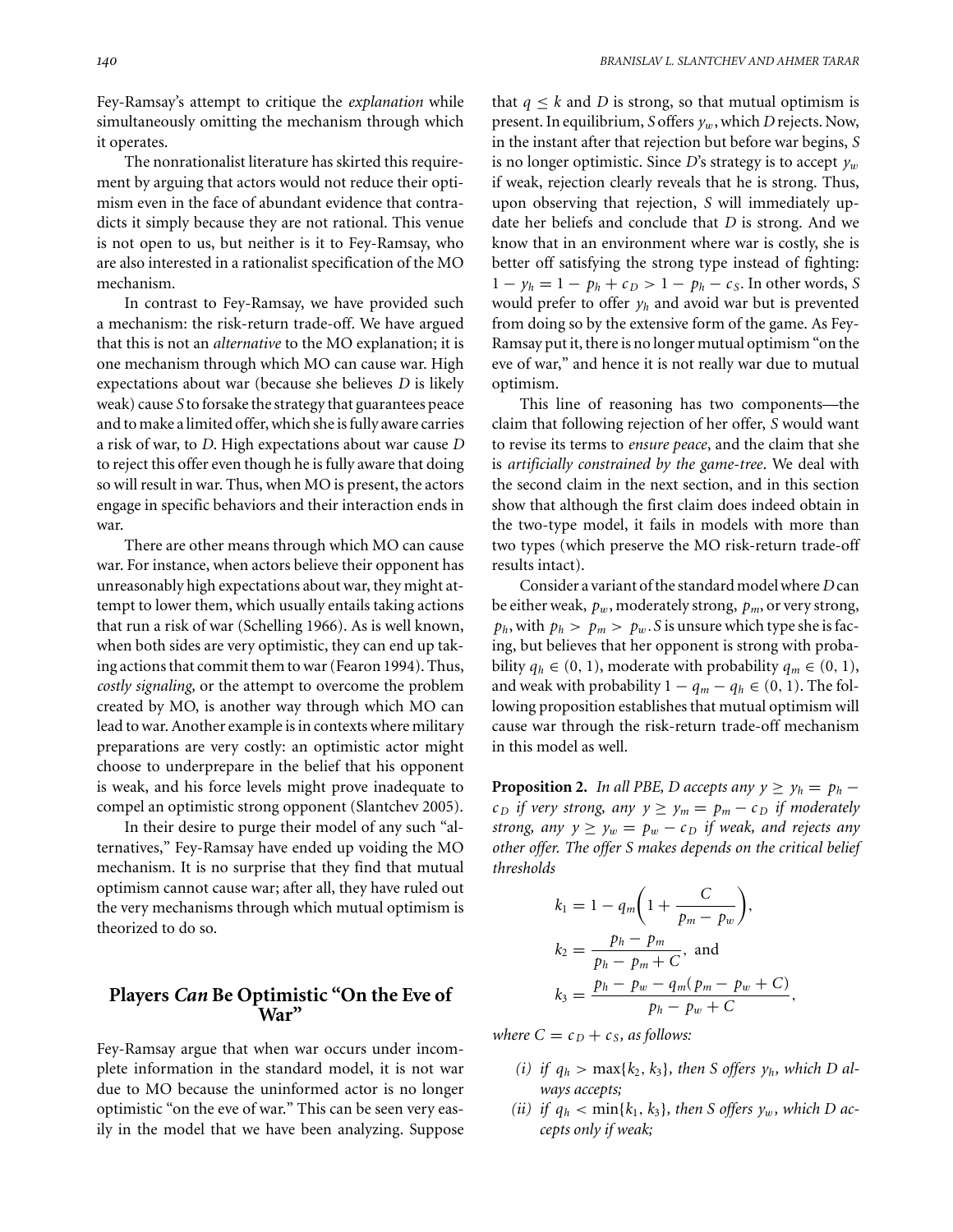*(iii) if*  $k_1 < q_h < k_2$ *, then S offers*  $y_m$ *, which D accepts only if weak or moderately strong*.

*War occurs if and only if S is sufficiently optimistic and D sufficiently strong*.

**Proof.** The strategy for *D* follows from subgame perfection and implies that if  $p_h$  accepts some offer *y*, then so will  $p_m$  and  $p_w$ , and if  $p_m$  accepts some offer, then so will  $p_w$ . It follows that *S* will choose among three possible offers:  $y_h$ , which all three types accept;  $y_m$ , which only the weak and moderate types accept; and  $y_w$ , which only the weak type accepts. *S* will always prefer to offer at least  $y_w$  rather than some unacceptable offer  $y' < y_w$ that would certainly lead to war:  $U_S(y_w) - U_S(y') =$  $(1 - q_h - q_m)C > 0$ . Therefore, we only need to consider her preference among the three offers that provide for a chance of peace. As before, we ignore knife-edge conditions. Algebra shows that *S* prefers  $y_w$  to  $y_m$  when  $q_h < k_1$ , prefers  $y_m$  to  $y_h$  when  $q_h < k_2$ , and prefers  $y_w$ to  $y_h$  when  $q_h < k_3$ . Conditions (i), (ii), and (iii) follow immediately.

Suppose now that  $q_h < \min\{k_1, k_3\}$ , so that *S* is very optimistic and offers *D* the worst possible terms that he might ever accept,  $y_w$ . Since *D* would only accept this if he is weak, rejection signals that he is either very strong or moderately strong. The only way for *S* to ensure peace now would be to offer  $y_h$ . It is easy to see that there exist conditions under which *S will not want to ensure peace* with such a generous offer (if she could make another take-it-or-leave-it offer) but would instead make another limited offer,  $y_m$  this time, which the strong opponent would still reject, causing war. As we know from Proposition 1, the condition for this preference is that *S*'s belief that *D* is strong (which is the posterior  $q_h/(q_m + q_h)$  by Bayes' rule) is sufficiently small. Since we already supposed that  $q_h$  is small relative to  $q_m$ , this condition is easy to satisfy.<sup>6</sup> In other words, *S* has retained sufficient optimism even "on the eve of war" and would not make the offer that would guarantee peace. Fey-Ramsay's claim is an artifact of the two-type case (it also fails if we assume any countable number of types greater than two or a continuum).

One possible response to this would be to agree that *S* will retain optimism after her initial demand but to argue that she would not be optimistic if she made a second offer and *that* got rejected as well. (It might take many more rejections depending on the degree of uncertainty and amount of initial optimism.) In other words, there will always be a "final" offer whose rejection would reduce *S*'s optimism to the point that she would prefer to make the offer that would guarantee peace. But of course, this just begs the question of how precisely this optimism gets reduced, a question that Fey-Ramsay completely avoid but that is crucial to the MO explanation for war. This leads us to a fundamental point that also addresses perhaps Fey-Ramsay's most sweeping claim about the inability of existing models to examine the mutual optimism argument.

## **War Is** *Not* **an Artifact of Arbitrary Restrictions on the Game-Tree**

The final criticism that Fey-Ramsay level at the standard model's ability to capture the mutual optimism argument is that in it, war occurs under incomplete information only because the extensive form of the game does not permit the actors to avoid it once they realize that they do not wish to fight and that they would rather reach a peace settlement. Their argument is clearest in the two-type case that we have analyzed: after her offer is rejected, *S* knows that she is facing the strong *D*, and would strictly prefer to make a war-avoiding last-ditch proposal that would satisfy him. However, the game form does not allow her to make that choice because *D*'s rejection automatically causes war.<sup>7</sup> As Fey-Ramsay put it,

Reflecting on this example, we can give an intuitive statement of our main result in the following way. If it is common knowledge that countries are going to fight, and these countries have a

<sup>&</sup>lt;sup>6</sup>As a numerical example, suppose that  $c_D = c_S = 0.1$ ,  $p_h =$ 3/4,  $p_m = 1/2$ ,  $p_w = 1/4$ , and  $q_m = 1/3$ . Then,  $k_1 = 0.4$  and  $k_3 =$ 0.5, and so *S* will offer  $y_w$  if  $q_h < 0.4$ . If this offer is rejected, then if *S* could make another take-it-or-leave-it offer, she would offer  $y_m$  rather than  $y_h$  if  $q_h/(q_m + q_h) < 5/9$ , which simplifies to  $q_h$  < 5/12(> 0.4). Thus, if  $q_h$  < 0.4, then *S* initially offers  $y_w$ , and if this offer is rejected and she could make another take-it-or-leaveit offer, she would still be optimistic enough to offer  $y_m$  rather than  $y_h$ .

<sup>&</sup>lt;sup>7</sup>It seems that this is also why Fey-Ramsay reject the risk-return trade-off, where "there is no way for [*S*] to react to the private information of [*D*]" (750), as a viable explanation for war. They cite Leventoğlu and Tarar (2008) as allegedly having shown that the risk-return result "is driven to a large extent by (somewhat arbitrary) assumptions regarding the extensive form of the bargaining process" (fn. 17). However, what the latter actually show is that private information does not necessarily cause risk-return behavior, as suggested by Powell's (1999) finding of a unique equilibrium with that feature. They show that uniqueness depends on one actor having all the bargaining power, and that if that is not the case, multiple equilibria become possible, and some of them do not exhibit the risk-return trade-off. This implies that mutual optimism may not always "activate" this particular war-causing mechanism, but does not imply that the mechanism is unreasonable or unrealistic.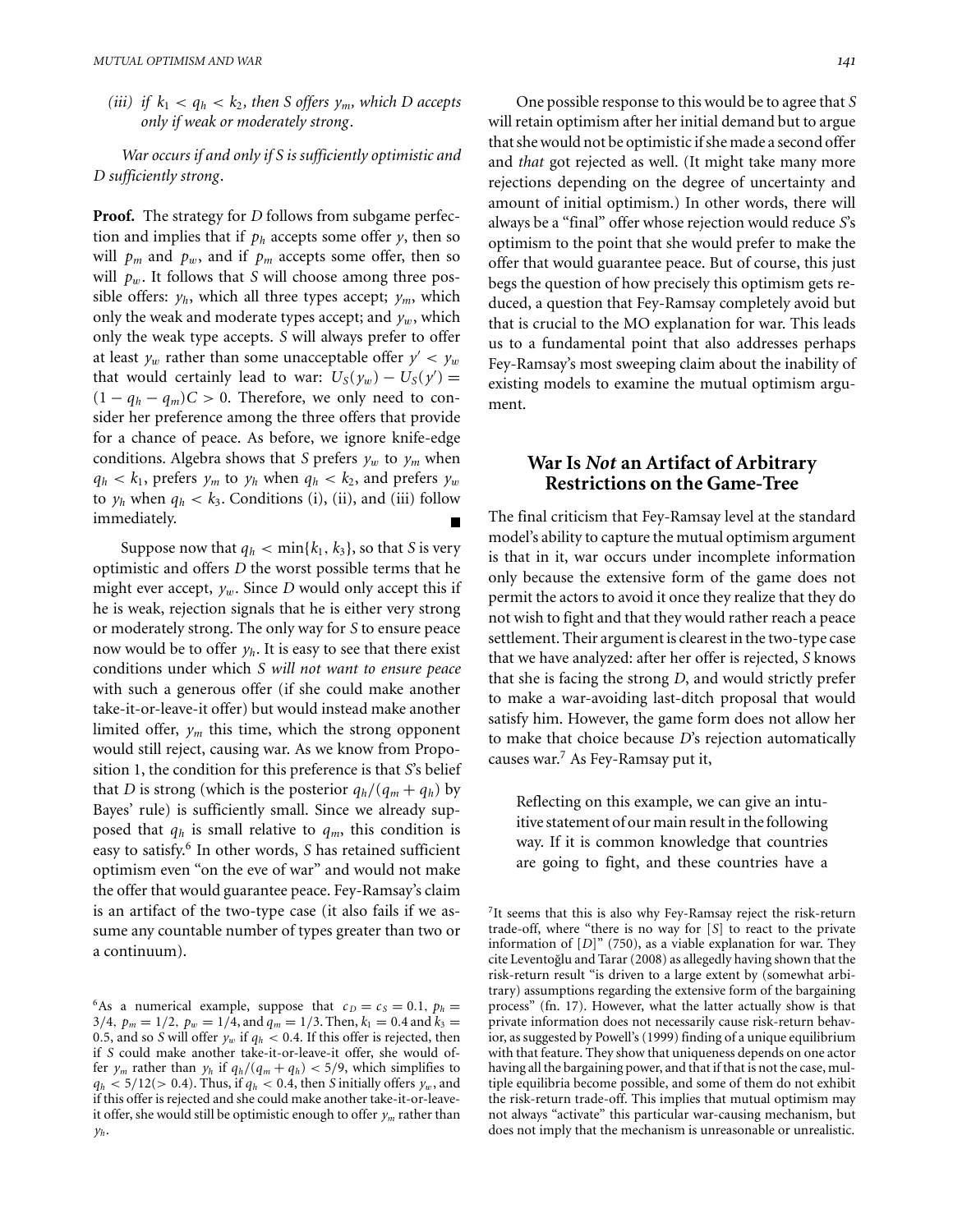"hotline" available, then at least one side will always want to make a call and a proposal that will be accepted and avoid the war. That is, our result applies to a situation where countries can discuss war not only before making it, but after a proposal has been made and rejected. In situations where a firm offer is made that, if rejected, leads to certain war, equilibria with war can exist, but not because of mutual optimism; one side would prefer to settle but is locked into a war by the extensive form. (751)

If this argument is correct, it has serious consequences for almost *all* game-theoretic models of crisis bargaining under incomplete information, not just the standard ultimatum model, because these models all have "final" decision nodes. That is, decision nodes where the choice to "fight" starts a war irrespective of how this choice would update the other actor's beliefs; that is, regardless of whether she would want to make an "eve of war" offer. Because these models disallow such presumably waravoiding offers, they impose war by analyst fiat, not as a consequence of optimal behavior. As a result, they do not really explain war at all.<sup>8</sup>

What features do Fey-Ramsay require of a legitimate explanation of war under incomplete information? They write that "in practice, if one country chooses to stand firm, the other country can stop a war by inducing the bargaining procedure instead" (745). This implies that any actor who would rather bargain than fight should be able to avoid war even after his opponent has chosen to fight. As they put it, "at any given moment before war begins, a state could continue negotiations with the hopes of avoiding a fight" (739). From a substantive standpoint, it is very doubtful that "in practice" an actor can always avoid war when the opponent has decided to fight; and it is perhaps even more doubtful that he can do so "at any given moment before war begins." We leave these problems aside to focus on the theoretical implications that Fey-Ramsay's claim, if true, would have for crisis bargaining behavior.

To examine their "hotline" argument, we now modify the standard model to implement Fey-Ramsay's requirements by allowing *S* to "induce the bargaining procedure" and "continue negotiations" after *D* has chosen to fight. Consider the following infinite-horizon game: in each period *S* makes an offer, which *D* can either accept or

reject. If he accepts, the game ends on the peace terms accepted. If he rejects, *S* can either let the rejection stand or continue negotiations. If she lets the rejection stand, the game ends in war; otherwise, the game continues to the next period, where *S* makes a new offer. The status quo distribution of benefits is  $(d, 1 - d)$ , where *d* is *D*'s share. The payoffs are as follows. If an agreement is reached on some division  $(y, 1 - y)$  in period  $t$  ( $t = 0, 1, 2, ...$ ), then *D*'s payoff is  $\sum_{i=0}^{t-1} \delta^i d + \sum_{i=0}^{\infty} \delta^i y$ , and *S*'s payoff is  $\sum_{i=1}^{t-1} \delta^i (1-y)$  where  $\delta \in (0, 1)$  is the  $\sum_{i=0}^{t-1} \delta^{i} (1-d) + \sum_{i=t}^{\infty} \delta^{i} (1-y)$ , where  $\delta \in (0, 1)$  is the common discount factor. (If the players never reach an agreement, the status quo distribution remains in place forever.) If players go to war in some period *t*, then *D*'s payoff is  $\sum_{i=0}^{i-1} \delta^{i} d + \sum_{i=t}^{\infty} (p - c_D)$ , and *S*'s payoff is  $\sum_{i=0}^{t-1} \delta^{i} (1 - d) + \sum_{i=t}^{\infty} (1 - p - c_s)$ . As before, assume that *S* is satisfied but *D* is not. This modification is sufficient to implement Fey-Ramsay's "hotline" notion that an actor who prefers negotiations to war should have the opportunity to avoid fighting by continuing negotiations even on the "eve of war." The following proposition fully characterizes the set of equilibrium outcomes.

**Proposition 3.** *Every subgame-perfect equilibrium of the modified infinite-horizon game is peaceful and the status quo is never revised*.

**Proof.** The only way the game can ever end in war is for *S* to let *D*'s rejection stand. In any arbitrary period, she can ensure the status quo payoff by any strategy that always continues bargaining. Because she is satisfied, this payoff is strictly higher than her expected war payoff. Hence, *S* will never let rejection stand. To see that the status quo will never get revised, note that any revision requires that *S* propose it and *D* accept it. Because *D* is already dissatisfied, he will never agree to any redistribution that would leave him worse than the status quo (i.e., any *y* < *d*), so *S* cannot obtain better terms. Similarly, *S* would never propose terms worse than the status quo (i.e., any  $y > d$ ) if these have any chance of being accepted (because she can always keep the status quo payoff).

In equilibrium, the interaction can end in one of two ways: either in some period *S* offers the status quo terms and *D* accepts them, or *D* always rejects her offers but she never lets the rejection stand (so "negotiations" continue forever). It is straightforward to construct SPE with immediate acceptance of the status quo or interminable negotiations.<sup>9</sup> The structure and degree of incomplete information about *D*—indeed, whether it is even present are completely irrelevant. Regardless of how her beliefs

<sup>8</sup>As we show in the next part of the article, Fey-Ramsay's own model is vulnerable to a (much stronger) analogue of this argument because it does not allow *D* to react to *S*'s unilateral imposition of peace terms that he finds worse than war.

<sup>&</sup>lt;sup>9</sup>See the online appendix for SPE that have these features.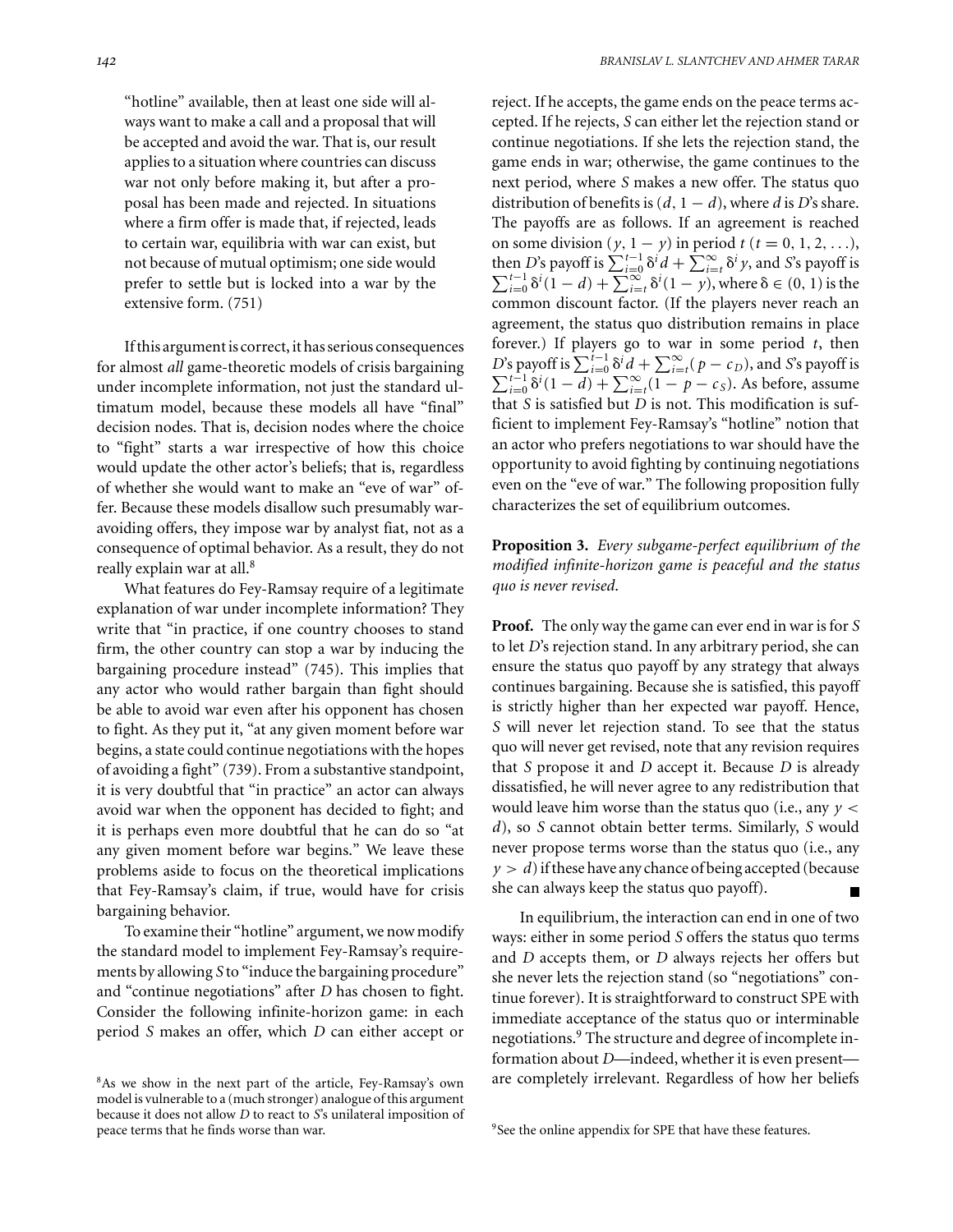might have changed during the interaction, *S* will never agree to a revision of the status quo in *D*'s favor. *In every equilibrium, the dissatisfied actor is worse off than his expected payoff from war.*

This result is obviously substantively silly, but it illustrates the problem with Fey-Ramsay's hotline argument. They essentially claim that when war occurs under incomplete information in existing models, (1) at least one actor would want to make a peace-ensuring offer on the "eve of war" but (2) is prevented from doing so by the structure of the game-tree. We have shown that these two assertions are incompatible: if we fix (2) along the lines they require in a model of crisis bargaining, then (1) no longer follows. If the satisfied state can always make a new offer to forestall war, then she never has an incentive to make an acceptable offer because she strictly prefers the status quo and can ensure it by repeatedly making unacceptable offers whenever the dissatisfied state opts for war. In the hotline world, peace can be had for free: no concessions are necessary to induce the opponent not to fight because he cannot fight without her consent.

Note that in the standard ultimatum model, war is also avoided under complete information, but for sensible reasons: *S* makes an offer that *D* (as well as *S*) finds preferable to war. Having "final" decision nodes is a necessary condition for a model to give sensible results and is not a means for allowing war to artificially occur under incomplete information. Such decision nodes are also warranted on substantive grounds: would anyone doubt that if *D*'s alternatives were interminable negotiations and an unpalatable status quo that he would cut the knot by attacking? It is also highly doubtful that war can be avoided up to the last instant before it begins, even with an offer of concessions. Crises may very well have (endogenous) "deadlines," and it is the presence of these (usually modeled as final decision nodes) that exerts the coercive pressure on the participants.

A model without "final" decision nodes eliminates by assumption another mechanism through which mutual optimism can lead to war: credible information transmission. In the simple ultimatum model with two types of *D*, *D*'s rejection of *S*'s small offer is *informative*: *D* only rejects if strong. Moreover, *S always* makes at least an offer that is acceptable to the weak type of *D*, and hence rejection of that offer must be (at least partially, if there are more than two types) informative. However, in the hotline world, *S* always proposes an offer that is unacceptable to even the weak type of dissatisfied state because she prefers the status quo to satisfying even the weak type. Hence, rejection of the offer is not informative, and *S*'s prior belief is never revised. Information transmission cannot occur in the hotline world because there

is no risk of war: the satisfied state can perpetually (and unilaterally) ensure the status quo by always just making a new offer. A core insight of the literature on credible signaling in international relations is that for a signal to be informative, it generally must create a real risk of war. In models that explicitly incorporate signaling mechanisms such as audience costs or military mobilization, this risk is created endogenously, and in models without explicit signaling mechanisms, such as the simple ultimatum game, this is captured through the existence of "final" decision nodes, which leads to rejection creating a risk of war and hence allowing for information transmission. In the hotline world, it is not surprising that mutual optimism cannot cause war because this world eliminates the very mechanism through which mutual optimism is overcome when initially present: credible signaling. In the hotline world, the satisfied state can unilaterally impose peace on terms that the dissatisfied state finds worse than war, and hence signaling becomes irrelevant.

# **Why War Does Not Occur in the Fey-Ramsay Model**

So far, we have presented a "modern synthesis" of the mutual optimism explanation for war based on the rationalist work on the causes of war. In particular, we have gone beyond the simple informal argument that mutual optimism creates a situation where incompatible beliefs about the likely outcome of a war create a situation where no mutually acceptable agreement is obvious, and hence war inevitably occurs. Instead, we have shown how existing work provides behavioral mechanisms that link optimistic beliefs and the outbreak of war. In these accounts, incompatible beliefs cause actors to *engage in behavior* (often to try to *overcome* the very same incompatible beliefs) that causes war to occur with positive probability. The two most prominent such mechanisms are the risk-return trade-off and credible signaling. These are not alternative (to mutual optimism) explanations for how incomplete information can lead to war; they are the *very means* through which mutual optimism can lead to war. That this has not been recognized until now is probably because these works do not explicitly seek to validate the mutual optimism explanation, but we have shown here how they in fact do so.

We do, however, recognize that one need not accept our rationalization of the MO argument. The remaining question then would be whether this also entails the acceptance of Fey-Ramsay's class of models with the corresponding rejection of the MO explanation. In this final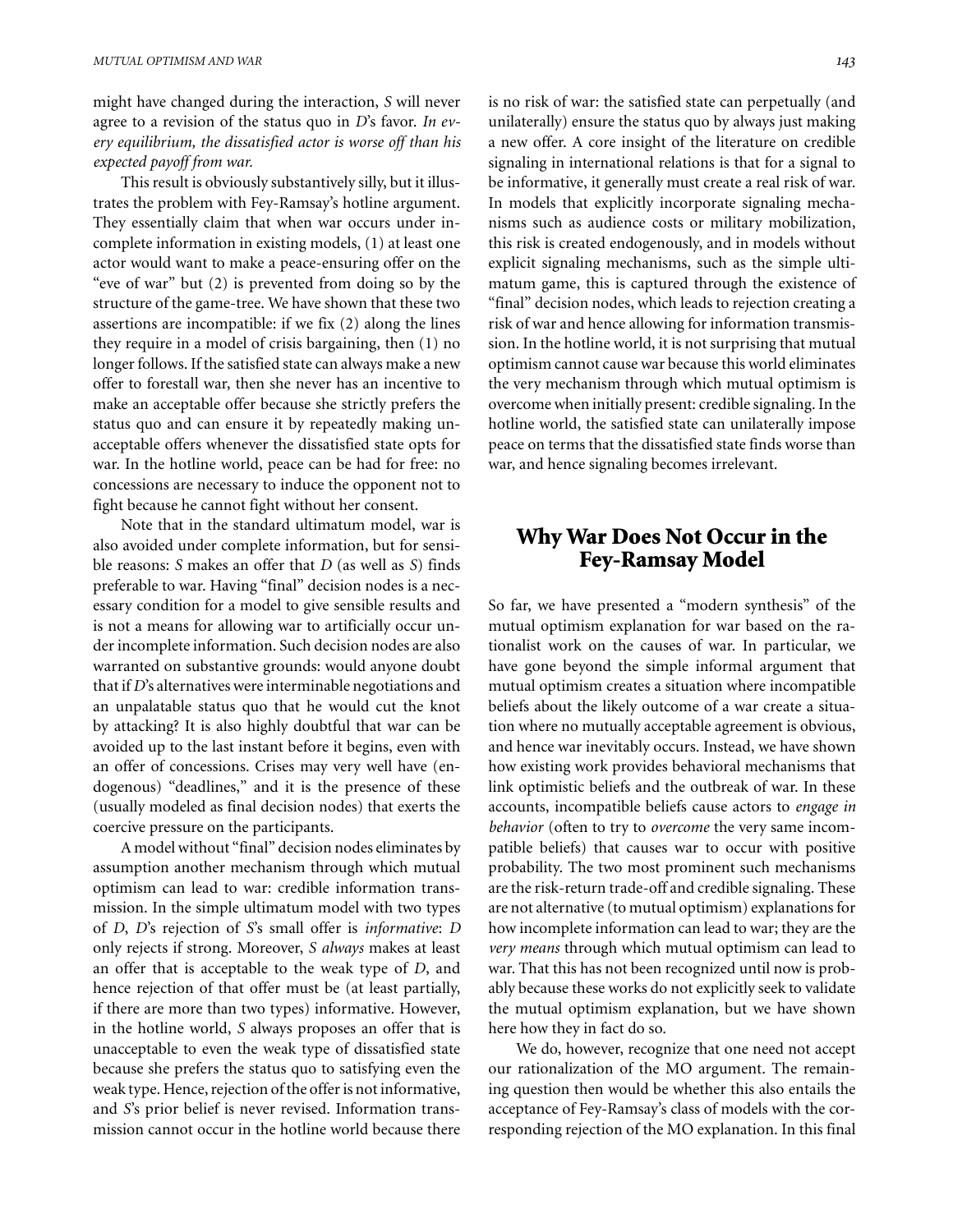section, we briefly show that Fey-Ramsay's own model does not (and cannot) invalidate the mutual optimism explanation. This is because, like the infinite-horizon hotline model that we presented above, their model allows one actor to unilaterally impose a negotiated settlement that the other side finds worse than war. As in the hotline model, it is not surprising to find that war cannot occur in equilibrium in such a setting, but the reason has nothing to do with mutual optimism.

#### **The Basic Fey-Ramsay Model**

Fey-Ramsay's approach to invalidating the mutual optimism explanation for war is to analyze a general class of models that supposedly more accurately captures the mutual optimism argument than do standard crisis bargaining models and to show that in this class of models there exists no (Bayesian Nash) equilibrium in which war occurs (we shall henceforth refer to this, their main result in Theorem 1, as the "no-war" result.) While their approach permits the analysis of an entire class of models, it is quite abstract and they never offer an example of an actual model that belongs to this class. We construct just such a model and use it to show that the "no-war" result follows from the unilateral-peace assumption that they make, rather than from anything having to do with mutual optimism.

In Fey-Ramsay's model, two states, which we label *S* and *D* for comparability with our earlier model, are embroiled in a crisis and simultaneously choose from a set of actions. Given Fey-Ramsay's assumption that the negotiation payoffs are unique in each state of the world, we can reduce the set of actions to two: "stand firm" (*F*) and "negotiate" (*N*). Since neither war nor negotiation payoffs can depend on how that outcome is reached, nothing is added by considering more complicated action sets. To capture the notion of war as a mutual act, Fey-Ramsay assume that it only occurs if both actors choose to stand firm,  $\langle F, F \rangle$ . Otherwise, the outcome is a negotiated settlement where payoffs are identical for the strategy profiles  $\langle F, N \rangle$ ,  $\langle N, F \rangle$ , and  $\langle N, N \rangle$ .

Whereas payoffs are not allowed to depend on the crisis behavior of the actors, they can depend on the true state of the world denoted by  $\omega$ , which can be one from a countably finite set  $\Omega = {\omega_1, \omega_2, ..., \omega_K}.$ Actors may obtain private information about the true state of the world before they make their choices. The war payoff in some state  $\omega$  is specified as in the common costly-lottery winner-take-all model we have been using,  $W_i(\omega) = p_i(\omega) - c_i(\omega)$ , where  $p_i(\omega) \in (0, 1)$  is actor *i*'s probability of winning if the true state of

#### **FIGURE 1 Fey-Ramsay's Basic Model**



the world is  $\omega$ , and  $c_i(\omega) > 0$  denotes his war costs in that state. The usual assumptions apply: ties are not allowed,  $p_S(\omega) + p_D(\omega) = 1$ , and war is inefficient:  $W_S(\omega) + W_D(\omega) < 1$  for all  $\omega \in \Omega$ . Negotiated settlements, denoted by  $r_i(\omega)$ , on the other hand, are efficient:  $r_S(\omega) + r_D(\omega) = 1$ . (This is just for convenience: the results hold as long as negotiations are less costly than war.) The negotiation payoffs are specified exogenously for each state of the world and cannot vary with the strategies used during the crisis.

Figure 1 shows Fey-Ramsay's basic model. Private information about  $\omega$  obeys standard rationality postulates (e.g., a player's information partitions are such that he cannot exclude the true state of the world from the set of states he believes possible; see Osborne and Rubinstein [1994, chap. 5] for formal definitions). Fey-Ramsay's "no-war" theorem establishes that  $\langle F, F \rangle$  can never be a Bayesian-Nash equilibrium. Because this result applies to all games in this class, they conclude that "our result that war cannot occur in equilibrium implies that mutual optimism is not a valid rationalist explanation for war.... Our result shows that one prominent explanation, war by mutual optimism, is not a coherent and internally consistent theory of war within the rationalist framework" (752).

How does this inference work? Let us grant for a moment that this model is ideally suited to examine the MO explanation, as they claim.<sup>10</sup> Fey-Ramsay insist, correctly, that if MO is to make any sense as an explanation, *war should not occur if actors have complete information, only when they have private information.* Fey-Ramsay reason that if war does not occur in equilibrium in the latter case under *any* information partitions satisfying the standard game-theoretic postulates, then MO is not a valid rationalist explanation for war. They further conclude that in models in which war occurs only under incomplete information, it does so only because of artificial

<sup>&</sup>lt;sup>10</sup>For example, they write that they are analyzing "a class of games that capture the key features of the mutual optimism argument" (739) and that they are "formalizing the mutual optimism hypothesis and using assumptions designed to test this hypothesis" and "our game-theoretic setting is thus designed to create conditions in which there is a clear link between mutual optimism and war" (750).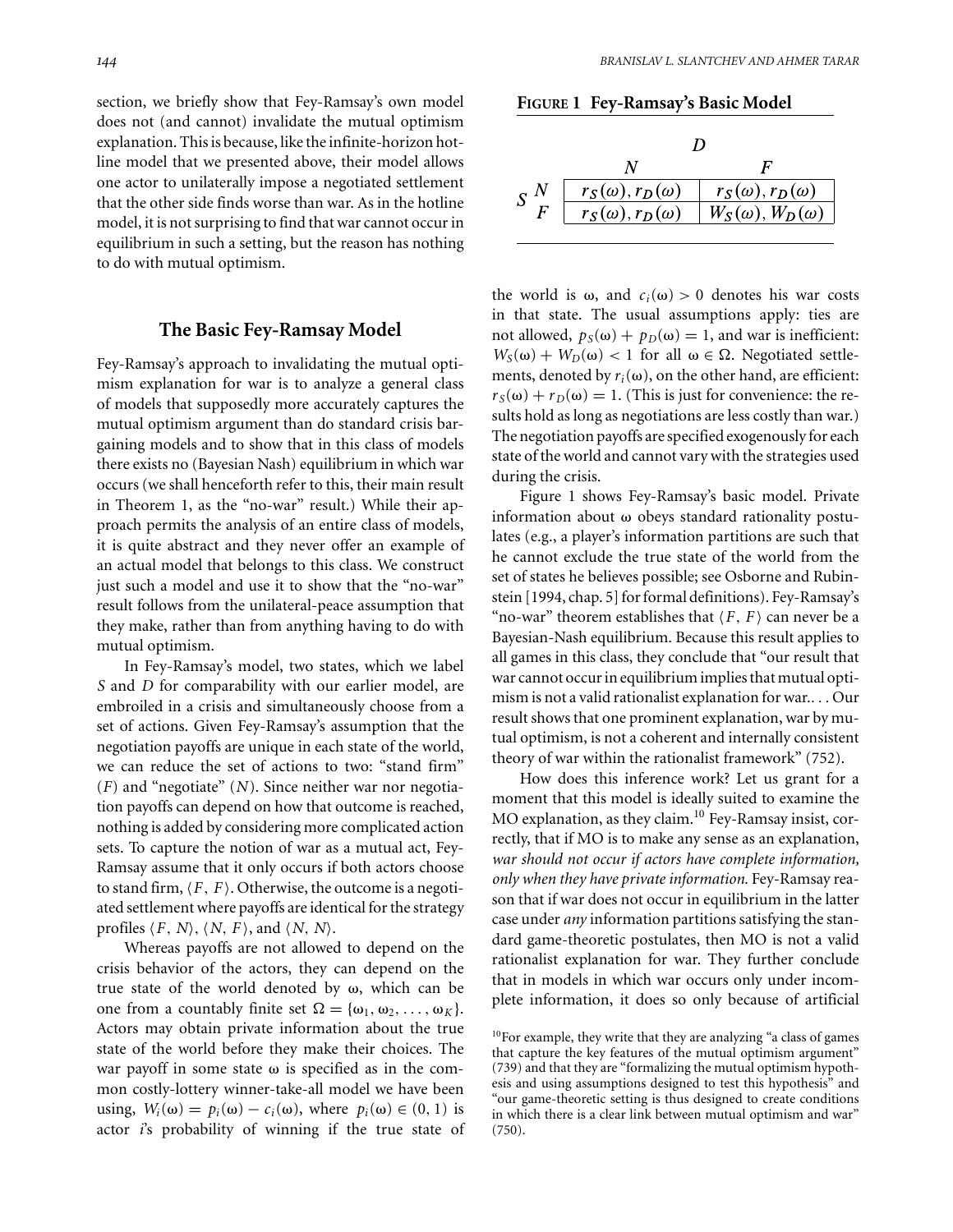|                                        | N |                                                                                                | $N_{\rm c}$ |                                                                                                                                                         |  |
|----------------------------------------|---|------------------------------------------------------------------------------------------------|-------------|---------------------------------------------------------------------------------------------------------------------------------------------------------|--|
|                                        |   |                                                                                                |             |                                                                                                                                                         |  |
|                                        |   | $S \begin{array}{c c c} N & 1/2, 1/2 & 1/2, 1/2 \\ \hline F & 1/2, 1/2 & 1/4, 1/4 \end{array}$ |             | $S \begin{array}{c c c} N & \frac{4}{5}, \frac{1}{5} & \frac{4}{5}, \frac{1}{5} \\ F & \frac{4}{5}, \frac{1}{5} & \frac{1}{4}, \frac{1}{4} \end{array}$ |  |
| (a) State of the world is $\omega_1$ . |   | (b) State of the world is $\omega_2$                                                           |             |                                                                                                                                                         |  |

**FIGURE 2 Parameterized Specifications of Fey-Ramsay's Model**

restrictions in the game-tree. We have already dealt with the last claim, and so here we just examine the reasonableness of Fey-Ramsay's own model.

## **War Does Not Occur with Complete Information** ... **Even When It** *Should*

Consider Fey-Ramsay's model with complete information, i.e., there is only one state of the world,  $\omega_1$ . Suppose now that in this state of the world  $p_i(\omega_1) = \frac{1}{2}$  and  $c_i(\omega_1) = \frac{1}{4}$ , so that  $W_i(\omega_1) = \frac{1}{4}$ . Bargaining is efficient and  $r_i(\omega_1) = \frac{1}{2}$ , so each actor strictly prefers the exogenous negotiated settlement to war. The model is shown in Figure 2a.

It is readily verified that only  $\langle N, N \rangle$ ,  $\langle N, F \rangle$ , and  $\langle F, N \rangle$  are Nash equilibria. In particular,  $\langle F, F \rangle$  is not an equilibrium, and so the "no-war" result holds. The Fey-Ramsay assumptions do not appear problematic.

Consider now an alternative state of the world,  $\omega_2$ , where everything is the same as in  $\omega_1$  except that  $r_S(\omega_2) = {}^4\prime_5$  and  $r_D(\omega_2) = {}^1\prime_5$ . This model is shown in Figure 2b. Here, *S* still prefers the negotiated settlement to war but now *D* strictly prefers war. It is easily verified that only  $\langle N, N \rangle$  and  $\langle N, F \rangle$  are Nash equilibria. Again,  $\langle F, F \rangle$  is not an equilibrium, and the "no-war" result holds. However, we now have a problem because given the payoffs, *war should occur* in this scenario!

To see this, observe that in both Nash equilibria *D* "accepts" a peace settlement that gives him a payoff that is strictly worse than his payoff from war. In other words, *D* would rather fight than accept such a meager settlement but cannot do so. Why not? Because if he chooses *F*, *S*'s best response is to choose *N* and avoid the war. Fey-Ramsay innocuously refer to this ability as "inducing the bargaining procedure," but what it really means is an ability to unilaterally impose peace on an opponent who strictly prefers war. Therefore, Fey-Ramsay's model *artificially precludes war through structural assump-* *tions that have nothing to do with information or mutual optimism*.

Compare this with the no-war result that obtains in the standard ultimatum model with complete information. In that model, peace obtains for sensible reasons: *S* makes an offer that both sides find at least as good as war. Crucially, peace obtains precisely *because* of the lack of mutual optimism: *S* knows exactly how much she needs to offer *D*, and chooses to make such an offer. In Fey-Ramsay's model, on the other hand, peace obtains simply because *S* unilaterally imposes a peace that *D* finds worse than war, and does not even have to offer concessions.

Fey-Ramsay rightly insist that in a model that purports to capture the mutual optimism argument, war must be a mutual act in that it only occurs if *both* actors "stand firm," i.e., forgo strategies that would guarantee peace. Contrary to their claim, we have argued that standard models of crisis bargaining in fact capture this. Standard endogenous-offer models *also* capture the requirement of any sensible model of crisis bargaining that any negotiated settlement obtained in equilibrium must make *both* actors, given their beliefs, at least as well off as war. Fey-Ramsay's model does not capture this second crucial requirement, and hence it is not surprising that war cannot occur in equilibrium, but such a finding tells us nothing about the mutual optimism explanation for war.<sup>11</sup>

 $11$ In the online appendix, we use a simple sequential-move game of incomplete information that captures all of Fey-Ramsay's assumptions and present a very accessible proof (that does not rely on the technology of models of knowledge) of their "no-war" result. We then show that in this model, the two Fey-Ramsay assumptions of (1) unilateral peace (each player can unilaterally avoid war by choosing to negotiate), and (2) behavior-independent peace payoffs (the terms of the negotiated settlement cannot be influenced by the behavior of the players) are, given the standard assumptions, necessary and sufficient for the "no-war" result to hold, and that relaxing either of them leads to war occurring when there is sufficient optimism. We also argue that these assumptions are at odds with our modern notions of crisis bargaining and are hence unjustified even if one's goal is only to examine the mutual optimism argument rather than crisis bargaining in general.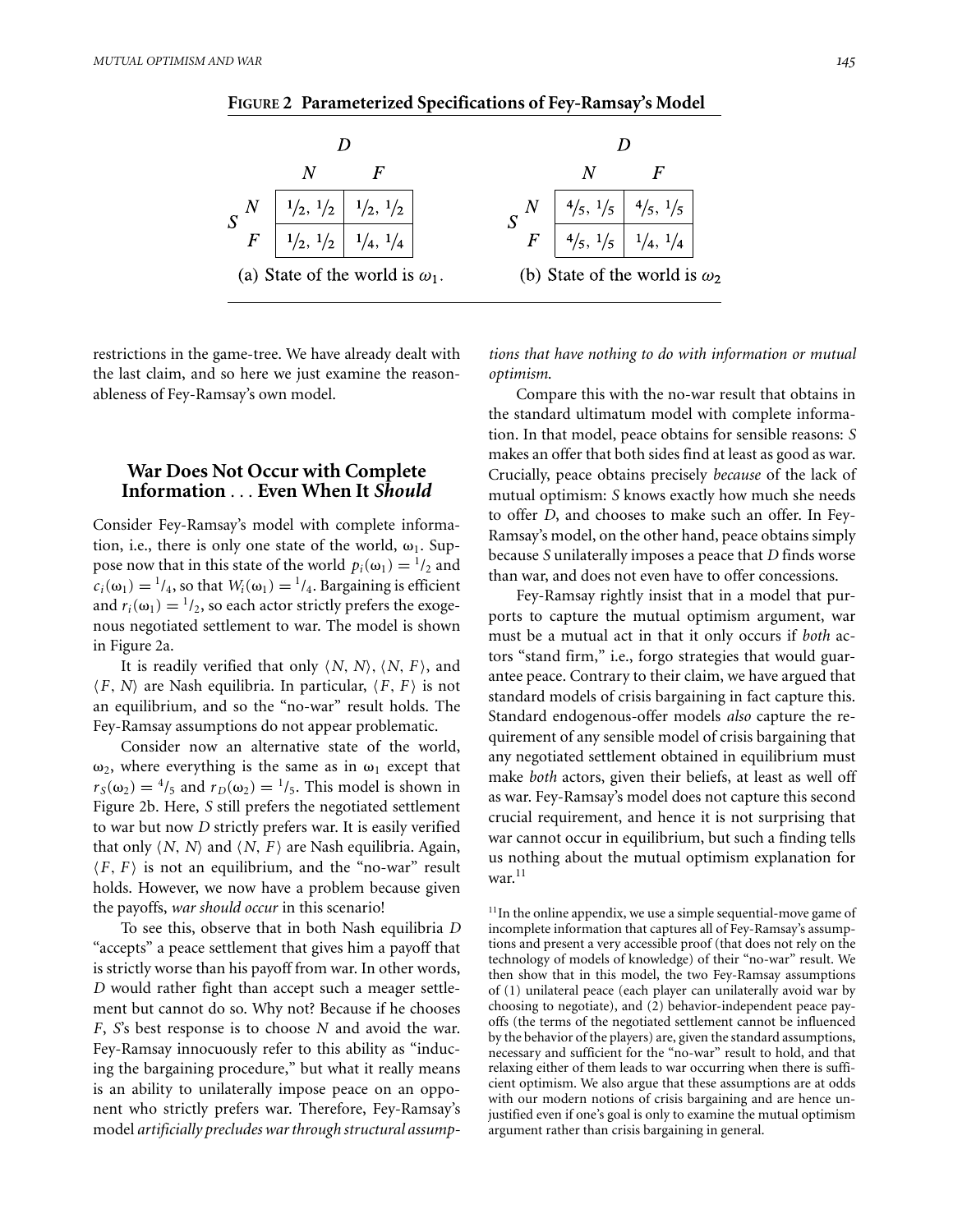## **Conclusion**

The mutual optimism explanation is perhaps one of the most venerated explanations for how war can occur. Until now, however, it has been presented primarily in informal terms. The informal literature does not explicitly describe mechanisms for exactly *how* inconsistent beliefs about the likely outcome of war will actually cause war to occur, perhaps because it seems intuitively obvious. The rationalist research agenda, on the other hand, is much more demanding of a purported explanation because it requires one to show how initial conditions (mutual optimism) result in rational (equilibrium) behavior that involves starting a war. The particular vein of this research agenda that we have examined is even more demanding, for it also assumes that for these actors war is the costliest dispute-resolution method and carries no inherent benefits. Even then, we have identified two rationalist mechanisms through which mutual optimism can lead to war: the risk-return trade-off and costly signaling.

The need for such a synthesis was brought to our attention by Fey-Ramsay's provocative article, in which they write:

A typical story for how war might result from mutual optimism is as follows. Suppose the leaders of two countries have information about their military forces and tactics that their opponent does not. Moreover, suppose that this information influences each leader's assessment of their country's likelihood of success in combat. If both leaders then believe that their side possesses the "stronger" force, both sides may think they will prevail militarily and thus both leaders may choose to fight rather than pursue a peaceful settlement. (741)

This simple story does not consider the type of behavior that mutual optimism causes actors to engage in and how that behavior might influence the terms of settlements they pursue. In contrast, the rationalist literature examines how peace-seeking (because war is costly) but dissatisfied states may try to overcome mutual optimism so that a mutually beneficial settlement can be reached. In this view (and in contrast to the informal work on MO), actors do not simply "choose to fight rather than pursue a peaceful settlement." Instead, they try to reach a peaceful settlement but when mutual optimism is initially present, this attempt may entail actions that generate a real risk of war. Such actions are often the only way that mutual optimism can be overcome. Hence, although they have not been previously characterized this way, standard models of crisis bargaining in fact provide coherent mechanisms for how mutual optimism can lead to war and thus provide a coherent elucidation and justification of this venerated explanation for war.

In closing, we contrast the crisis bargaining setting with that of efficient economic exchange (the analysis of the latter is where results analogous to Fey-Ramsay's "no-war" theorem were first obtained). The differences between them are so radical that the approach used to analyze one setting cannot readily be imported to analyze the other. As Fey-Ramsay note (740 and the cites therein), a central result of the efficient exchange literature is a "notrade theorem" that establishes that "it cannot be common knowledge between two individuals that both will gain from a trade of a risky asset." They also write that the "fundamental reason that mutual optimism cannot lead to war is that if both sides are willing to fight, each should infer that they have either underestimated the strength of the opponent or overestimated their own strength. In either case, these inferences lead to a peaceful settlement of the dispute" (738). This is precisely why a trade of a risky asset cannot occur in equilibrium, but what does it tell us about whether war can occur due to mutual optimism?

The decision to enter into a trade of a risky asset (the equivalent of war in our setting) is voluntary and noncoercive: if some player does not like what her private information tells her about the likely consequences of the trade, she can simply decline to trade, which would keep the status quo intact. Even if the other player's private information tells him that the trade is much more preferable than the status quo, he cannot force her to enter into the trade, or force her to compensate him for *allowing* her to decline the trade. In the trade setting, it is indeed quite sensible to allow either actor to unilaterally impose "no trade" (the equivalent of peace in our setting) on the other, no matter how unpalatable the other actor finds the absence of trade (i.e., the status quo). But this is certainly not acceptable in any legitimate model of crisis bargaining.

While it is possible for an actor, whose private information tells her that war is undesirable, to avoid war "unilaterally" in the crisis bargaining setting as well, she can only do so by making an offer that the other side finds at least as good as war. That is, she cannot unilaterally *impose* peace on just any terms. Thus, we would argue that a crucial requirement of any legitimate model of crisis bargaining is that any peace agreement that is reached in equilibrium must make each actor at least as well off as going to war: peace must be mutually acceptable.

Another fundamental difference is in the role of private information and signaling. In the trade setting, if I obtain private information that the trade is very likely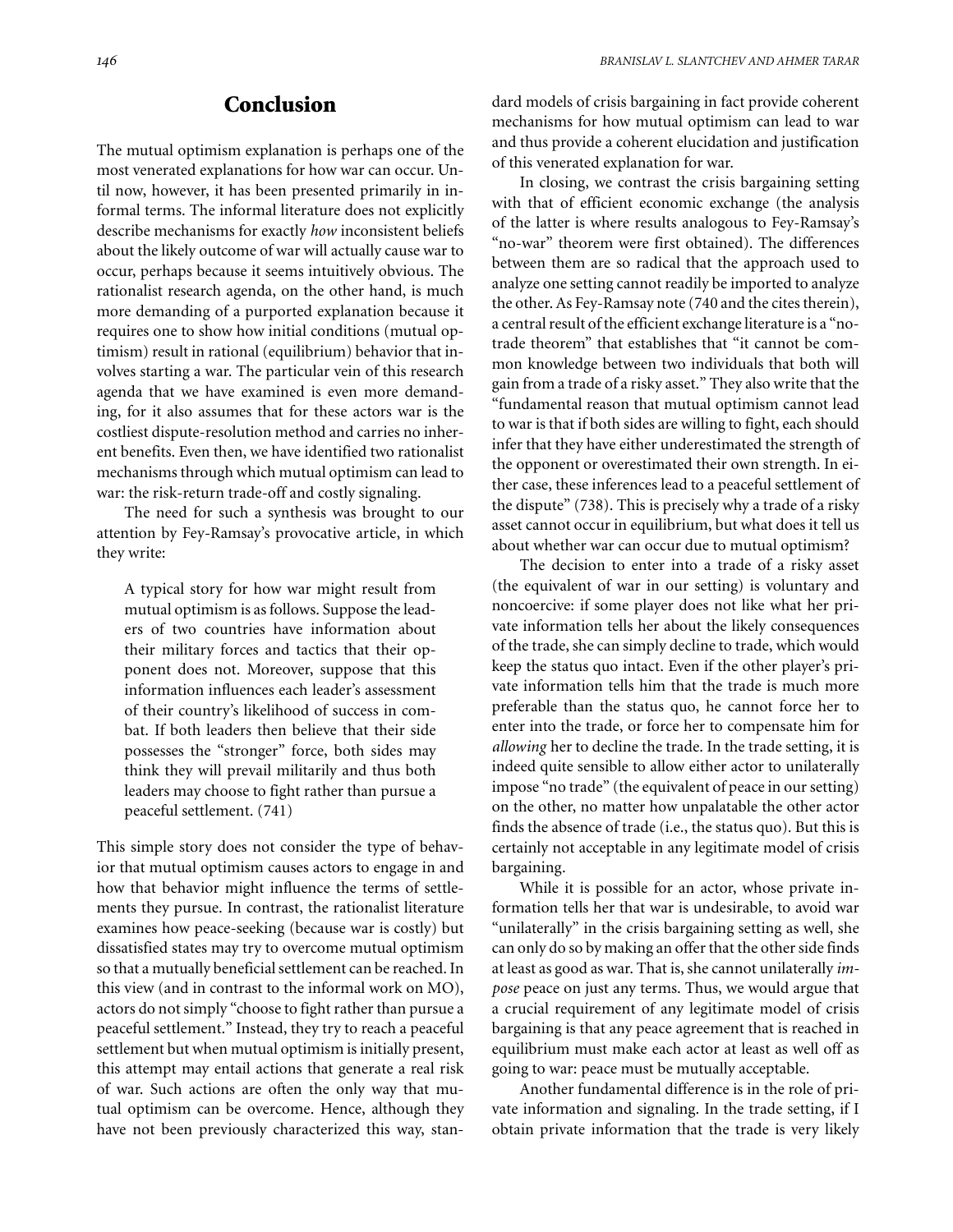to benefit me (i.e., that I am strong), I want to convince the other side that I am weak. This would induce her to trade and allow me to benefit from my strength. If I am weak, on the other hand, I have no incentive whatsoever to trade or pretend to want to. In this setting, the strong has incentives to sandbag and the weak has no incentives to bluff. The only motivation to signal anything comes when one is strong, otherwise signaling is irrelevant.

This is not so in crisis bargaining where war is costly and negotiated settlements can avoid it. Here, I want to reach a peaceful settlement even when I am strong. However, I also want terms that are sufficiently favorable given my expectations about fighting. Since my benefit comes from the other side conceding to my terms rather than fighting, my incentive is to reveal that I am strong, not to trick the opponent to blunder into a war. In contrast with the trading scenario, I benefit from sincerely signaling my strength. Unfortunately, and also in contrast with the trading scenario, I also have an incentive to bluff when I am weak because doing so might convince the other side to give me a better deal. Thus, whereas the core problem in the trade setting is that the strong cannot conceal their strength, the core problem in the crisis bargaining setting is that the strong cannot reveal it.

The implications of this difference become clearer when we consider the informational content of behavior. Suppose that agreement to trade or start a war can be signified by a handshake, so it is a mutual act. In the trade setting, when I extend my hand to shake the other side's hand, my doing so is a clear indication of my willingness to trade. This is because I would only trade if I believe that I am in a strong position. I would not extend my hand if I believe I am in a weak position because there is no benefit in doing so and there might be a serious cost if she grabs my hand and shakes it before I can withdraw. Thus, extending my hand is unambiguously related to my belief in my strength, and she can use that to update her beliefs accordingly. Since she has the exact same incentives that I do, if she extends her hand after observing my behavior, I can also infer that she believes she is in a strong position, and will thus update my beliefs accordingly. In this way, the gradual extending of hands leads to *frictionless learning* about each other's beliefs, and in the end will prevent the trade from actually occurring. The stronger player will not be able to benefit from his strength. He would dearly love to be able to make his behavior less revealing but since the trade can only occur upon a handshake, he cannot do so because he must still extend his hand.

As the quotation above shows, Fey-Ramsay's reasoning about why war cannot occur relies precisely on this sort of reasoning which, as we have just seen, requires frictionless learning. The problem is that in a crisis bargaining setting, extending my hand is no longer a credible signal of my willingness to fight. When the other side sees me extend my hand, she would not know whether I am strong and sincere or whether I am weak and bluffing. I might extend my hand hoping that she would agree to give me good terms rather than actually shake it and start a war. Learning can only occur if this behavior can be made informative, and the only way to do that is to provide some sort of disincentive for the weak type to engage in it. In this simple setting, the required disincentive will come from a higher risk of a handshake: the other player must start extending her hand, hoping that the risk will cause the weak type to give up before the handshake occurs. Now we are playing a "game of chicken" rather than sincerely revealing our willingness to trade, and the results are well known. Frictionless learning of the type envisioned by Fey-Ramsay cannot occur, and the friction that does permit some learning is provided by the risk of the very outcome both players would rather avoid.

The strategic gap between the trade and crisis bargaining settings is so staggering that there is no reason to expect that results obtained in one setting will readily transfer to the other. Aumann's (1976) "impossibility of agreeing-to-disagree" result is deservedly famous but evidently has no implications for the mutual optimism explanation of war.

## **References**

- Aumann, Robert J. 1976. "Agreeing to Disagree." *Annals of Statistics* 4(6): 1236–39.
- Blainey, Geoffrey. 1988. *The Causes of War*. 3rd ed. New York: Free Press.
- Fearon, James D. 1994. "Domestic Political Audiences and the Escalation of International Disputes." *American Political Science Review* 88(September): 577–92.
- Fearon, James D. 1995. "Rationalist Explanations for War." *International Organization* 49(Summer): 379–414.
- Fey,Mark, and KristopherW. Ramsay. 2007. "Mutual Optimism and War." *American Journal of Political Science* 51(October): 738–54.
- Johnson, Dominic D. P. 2004. *Overconfidence and War: The Havoc and Glory of Positive Illusions*. Cambridge, MA: Harvard University Press.
- Lebow, Richard Ned. 1981. *Between Peace and War: The Nature of International Crisis*. Baltimore: Johns Hopkins University Press.
- Leventoğlu, Bahar, and Ahmer Tarar. 2008. "Does Private Information Lead to Delay or War in Crisis Bargaining?" *International Studies Quarterly* 52(3): 533–53.
- Levy, Jack S. 1983. "Misperception and the Causes of War: Theoretical Linkages and Analytical Problems." *World Politics* 36(October): 76–99.
- Osborne, Martin J., and Ariel Rubinstein. 1994. *A Course in Game Theory*. Cambridge, MA: MIT Press.